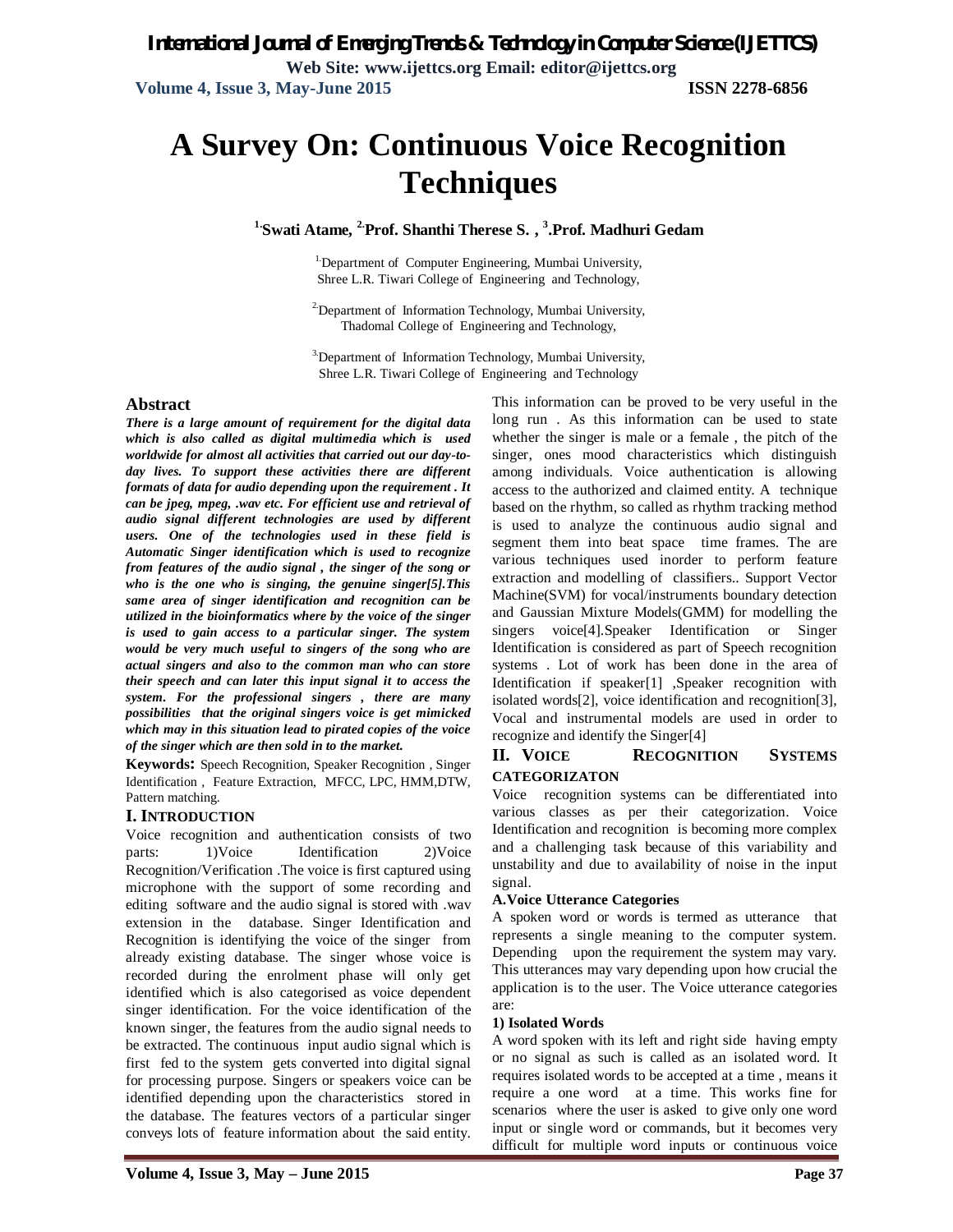# *International Journal of Emerging Trends & Technology in Computer Science (IJETTCS)* **Web Site: www.ijettcs.org Email: editor@ijettcs.org**

## **Volume 4, Issue 3, May-June 2015 ISSN 2278-6856**

input. It is simple as well as it easy to implement one single utterance of a word because for a word its boundaries can easily be identified as it is pronounced clearly and hence the voice can be identified due to the fact the more emphasis is given on speaking a single word rather than speaking continuous sentence.

### **2)Connected words**

Connected words are similar to isolated words, the only difference is that is allows separate utterances to be connected with less halts between them. We give less emphasis on each and every word in a sentence. The disadvantage of this type is choosing different boundaries affects the results. Eg. While saying just "Hello" ,we emphasize on specific word. But while saying "Hello how are u", we do not emphasize on each and every word in the sentence.

### **3)Continuous voice**

Continuous voice system recognizer is the one which requires the user to speak in a very natural way. The continuous voice may or may not contain pauses. The computer determines the content that is contained in the input signal. Among all other systems, the most complex system to create and recognize is the Continuous speech recognition systems as it requires special techniques to determine utterance boundaries. The larger is the dataset more is the complexity and lesser becomes the accuracy and performance. Complexity also increases due to the presence of noise in the signal.

### **4)Spontaneous voice**

Spontaneous voice is unplanned or unprepared voice in which rehearsal is not done and which is naturally said by the user. Spontaneous (unplanned/unprepared) voice may include mispronunciations, starting falsely etc.

### **B. Speaker Model Categories**

Every individual who is the speaker for recognition systems is considered to have unique voice due to their distinguishing voice characteristics such as pitch, timbre, vibrato , glottal shape, vocal tract ,etc.

### **1)Speaker dependent models**

Speaker dependent systems are basically designed for a particular speaker and depends on the speakers voice characteristics. Some of the features specified above can be used to distinguish and individually identify the particular speaker . The system is allowed to learn during the enrolment phase. During training phase specific user's voice is used to train the system. In the testing phase , pattern matching method searches for the best match between the test input and the voice that is already stored in the database. This model works very well with great accuracy for a particular singer or speaker whose voice is already stored in database , but much less accurate for rest of the singers.

### **2)Speaker independent models**

Speaker independent systems are generally designed for live data or for variety of speakers. Enrolment phase is not required to take place priorly. Hence training is not possible since it contains huge and vast data. It recognizes the speech patterns of singer from huge amount datasets. It is very much difficult to generate such a system as it considers live data. But the advantage is, they are more flexible.

### **C. Vocabulary Categories** :

- i. Small vocabulary Tens of words
- ii. Medium vocabulary Hundreds of words
- iii. Large vocabulary Thousands of words
- iv. Very-large vocabulary Tens of thousands of words

v. Out-of-Vocabulary- Mapping a word from the vocabulary with some new word .

**III. WORKING PRINCIPLE OF SINGER IDENTIFICATION SYSTEM**

### **Singer identification works in two phases**



**Figure 1.** Singer identification system

### **B.TECHNIQUES FOR SINGER IDENTIFICATION**

i. Voice Signal Analysis ii Extraction of Features iii. Model Training iv Testing/Pattern Matching

Once the audio signal are captured are converted into digital signal using some inbult or external hardware such as microphone, the voice signal is analysed and feature extraction is done by using different techniques such as Mel frequency cepsptral co-effeicient(MFCC) , Linear Prediction derived Cepstral Coefficients (LPCC). For proper classification of voice signal Support vector machine(SVM) can be used, and for modelling of singers voice can be done using pattern matching between two audio signal to identify the singer that is using Dynamic Time warp (DTW) or Hidden Markov Model(HMM).

### **A.Voice Signal Analysis**

In voice analysis technique, input voice signal contains different types of information which can be helpful in identifying the speaker's identity. Various feature information listed which are specific to individual speaker. cochlea, glottal shape, critical bands, vocal tract, hearing limits in frequency, loudness , behaviour feature, pitch of the voice ,timbre. The physical shape of the glottal of a particular singer and vocal tract dimension as well as timbre, excitation source, vibrato are unique for each individual speaker which helps in distinguishing various individuals. The voice analysis deals dividing the continuous voice signal into frames and extracting the features from each frame which will be used for further processing[6]. The voice signal analysis is done with following three methods are given below.

**1. Segment Analysis**: In this method, voice signal is checked using the frame size and frame shift of the range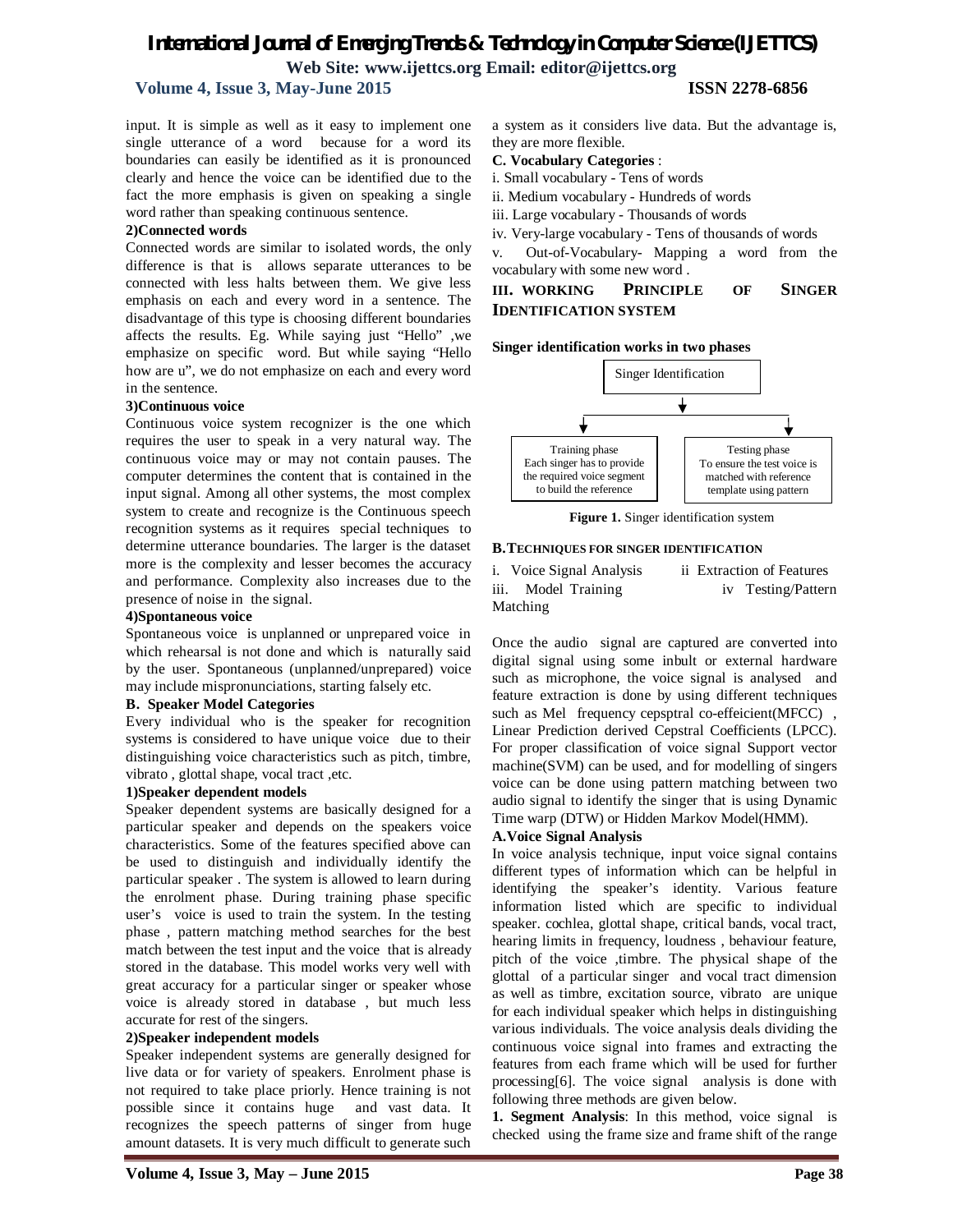# *International Journal of Emerging Trends & Technology in Computer Science (IJETTCS)*

**Web Site: www.ijettcs.org Email: editor@ijettcs.org** 

## **Volume 4, Issue 3, May-June 2015 ISSN 2278-6856**

of 10-25 ms to extract features that represents specific speaker information. **2. Sub-segmental Analysis:** Voice is analysed using the frame size and frame shift in range 3-5 ms is termed as Sub segmental analysis. This analysis is performed to extract the feature from state of the excitation [7]. The transmitter of excitation which acts as a individual feature information is rapidly changing as compared to other information for eg. vocal tract information, so smaller frame sizes and shifts are required to capture particular singer information[8].

**3. Supra-segmental Analysis:** The extracted voice signal is analysed using frame size and frame shift of 100-300ms.

### **B.FEATURE EXTRACTION TECHNIQUES**

Feature Extraction is very crucial part of any voice recognition and identification system. This techniques becomes very helpful when we want to distinguish one voice signal from the other voice signal or also to eliminate instruments noise from the song input. Since, there are many techniques that identifies the characteristics of individual speaker which further helps in speaker identification process.

### **1)Linear Predictive Coding (LPC)**

One of the most powerful voice analysis techniques is the method of linear prediction. LPC [10] [11] of voice has become the most important method for estimating the features of voice signal. It provides both accuracy of the speech signal parameters and it is also an efficient computational model of speech signal. LPC is basically used to approximate the voice samples as a linear combination of past voice samples. By reducing the sum of squared differences for fixed interval between the actual speech samples and predicted values, a unique set of parameters or deterministic coefficient values can be estimated. These deterministic coefficients values are the basis for LPC of speech [12]. The predictor coefficients are therefore transformed to a more robust set of parameters known as cepstral coefficients. The following figure shows the steps involved in LPC feature extraction.



Vectors

**Figure 3**. Steps involved in LPC Feature extraction

### **2)Frequency Cepstral Coefficients (MFCC)**

The MFCC [10] [11] is the most evident example of a feature set that is extensively used in speech recognition. There are many researches done for MFCC feature extraction technique in which the placement of frequency bands are logarithmic positioned, In the diagram shown below the continuous audio signal with the frequency of 16000khz is given to the pre-emphasis block. The function of this block is to boost the high frequency components present in the audio signal which is then applied to next block that framing. Framing divides the continuous input signal into blocks of frames which contains N frames with adjacent frames separated by M(M<N). The frame size can of size 20-25 ms . The hamming window is applied on Framing to reduce the distortion at the beginning and ending of each frame. Discrete fourier transform is used to produce bank of Mel filters. The triangular filters are varied accordingly the total log energy in the critical band area which lies around the center frequency is included. The co-efficient numbers are obtained after performing warping.AS the last stage Inverse Discrete Fourier Transformer is used for the evaluation of cepstral coefficients values [8] [9]. It converts the time domain coefficients to the frequency domain where N is the length of the DFT. MFCC can be evaluated by using the following formula

### **Mel (f) = 2595\*log10 (1+f/700)**

### **C MODELING TECHNIQUE**

Modeling technique is to build a speaker models using speaker specific feature vector and train them . The singers identity is automatically identified on the basis of features extracted from the audio signal.

### **1. Dynamic Time Warping (DTW)**

Dynamic time warping is an algorithm for calculating the similarity between two sequences which may change in time or speed. It is used to map 2 signals that may change in time and speed. It calculates distance between 2 audio signals which helps in matching the 2 signals that is between the training and testing samples . Linear form signal can be analyzed with DTW. DTW is a method that allows to find an best match between two given sequences with certain constrains. Dynamic programming is used to estimate the best optimal path. The warping of two audio signals is performed non linearly in the time domain which can be helpful in evaluating the amount of similarity even though there are non-linear changes in time domain. Some research has been done on isolated and connected words using DTW [13].

### **2.Statistical Based Approach**

In this method, statistical model of speech variations is generated say for eg. Hidden Markov Model. There are many variations in speech which may be incomplete due to various reasons including multiple voice input, gummbling words, low voice etc. In this method random data is used which means non probable information is selected from the set of choices. The features that are applied as an input cannot be priory predicted[15]. The modelling assumptions in statistical models should be made before hand , which leads to inaccuracy , degrading the system's performance. In Voice recognition field , HMM is considered to have solution to problem as part of speech categorization [16]. The Kmeans algorithm is also used as a statistical tool and clustering group of siganls of voice based on the attribute of data. K means generates a number of separate clusters or groups having members that are close to each other. It requires same steps to be performed again and again , with no estimation of values, whereby no supervision is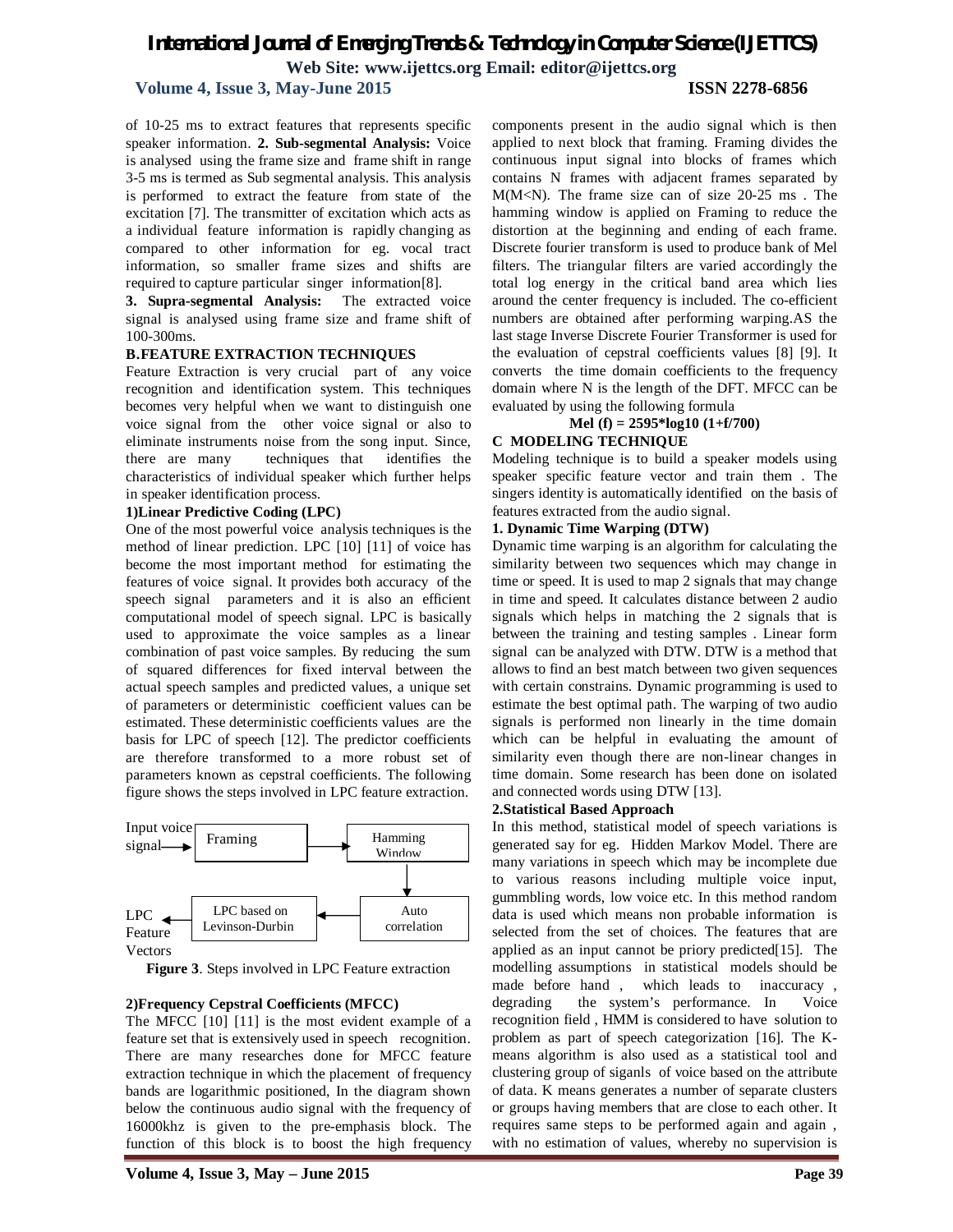# *International Journal of Emerging Trends & Technology in Computer Science (IJETTCS)* **Web Site: www.ijettcs.org Email: editor@ijettcs.org**

## **Volume 4, Issue 3, May-June 2015 ISSN 2278-6856**

required and takes cares of numerical values. The number of clusters is specified by K. Gaussian distributions is used to produce k means data to cluster the them in to vectors[17].

**Table 2.** Comparison of various Singer identification techniques considering their training data , features extraction technique and identification techniques

| Autho<br>r and<br>Year                                                                       | Title                                                                                                                                                        | Frame<br>size<br>and<br>data<br>sets                                                          | Feature<br>Extracti<br>on<br>Techniq<br>ue                                                                         | Mode<br>ling<br>Tech<br>nique                                                                                                                                     | Acc<br>ura<br>cy                                                           | Draw<br><b>Back</b>                                                       |
|----------------------------------------------------------------------------------------------|--------------------------------------------------------------------------------------------------------------------------------------------------------------|-----------------------------------------------------------------------------------------------|--------------------------------------------------------------------------------------------------------------------|-------------------------------------------------------------------------------------------------------------------------------------------------------------------|----------------------------------------------------------------------------|---------------------------------------------------------------------------|
| Tong<br>Zhang<br>2003                                                                        | System and<br>Method for<br>Automatic<br>Singer<br>Identificatio<br>n<br>$[5]$                                                                               | 15msec<br>s<br>And<br>45<br>songs                                                             | MFCC-<br>characte<br>ristics of<br>human<br>voice<br>LPC-<br>harmoni<br>c<br>compone<br>nts of<br>audio<br>signal. | GMM                                                                                                                                                               | 80%                                                                        | Accura<br>cy<br>drops<br>with<br>variatio<br>n in<br>GMM<br>mixture<br>S. |
| Namu<br>nu<br>Chinth<br>aka<br>Madda<br>ge,<br>Chang<br>sheng<br>Xu, Ye<br>Wang<br>2004      | Singer<br>Identificatio<br>n Based on<br>Vocal and<br>Instrumenta<br>1 Models[4]                                                                             | Frame<br>length<br>based<br>on<br>inter-<br>beat-<br>interval<br>and<br>100<br>songs          | SVM<br>with<br>Octave<br>scale<br>Cepstral<br>coefficie<br>nt<br>feature<br>extractio<br>n                         | GMM<br>(Gaus<br>sian<br>mixtu<br>re<br>model<br>)                                                                                                                 | 87%                                                                        | May<br>not<br>work<br>for<br>small<br>data<br>sets                        |
| Cornel<br>iu<br>Octavi<br>an<br>Dumitr<br>u, Inge<br>Gavat<br>2006                           | A<br>Comparativ<br>e Study of<br>Feature<br>Extraction<br>Methods<br>Applied to<br>Continuous<br>Speech<br>Recognition<br>in<br>Romanian<br>Language<br>[10] | Speake<br>indepen<br>dent<br>Contin<br>uous<br>speech<br>Consid<br>ering<br>large<br>datasets | PLP,<br>MFCC.<br>LPC                                                                                               | Hidde<br>n<br>Mark<br>ov<br>Model<br>s<br>ŒМ<br>M)                                                                                                                | MF<br>CC-<br>90.4<br>1%.<br>LPC<br>63.5<br>5%.<br>and<br>PLP<br>75,7<br>8% |                                                                           |
| Annam<br>aria<br>Mesar<br>OS.<br>Tuoma<br>s.<br>Virtan<br>e.<br>Anssi<br>Klapur<br>1<br>2011 | Singer<br>Identificatio<br>$n \, \text{in}$<br>Polypnonic<br>music using<br>vocal<br>separation<br>and pattern<br>recognition<br>methods.<br>[17]            | Frame<br>size of<br>which<br>is fixed<br>34 ms<br>and 13<br>singers                           | MFCCs<br>(Mel-<br>frequenc<br>y<br>cepstral<br>coefficie<br>nts)                                                   | GMM<br>-based<br>maxi<br>mum<br>likelih<br>ood<br>classif<br>ier.<br>Kullb<br>ack-<br>Leible<br>ť<br>deviat<br>ion<br>used<br>in<br>neares<br>t-<br>neigh<br>bour | 70%                                                                        |                                                                           |

| Autho<br>r and<br>Year                                                      | <b>Title</b>                                                                                                                                                                           | Frame<br>size<br>and<br>data<br>sets                                                                                                                                        | Featur<br>e<br><b>Extrac</b><br>tion<br>Techni<br>que                        | Modeli<br>ng<br>Techni<br>que                    | Accurac<br>y                                              | <b>Draw</b><br>Back                                                                                                         |
|-----------------------------------------------------------------------------|----------------------------------------------------------------------------------------------------------------------------------------------------------------------------------------|-----------------------------------------------------------------------------------------------------------------------------------------------------------------------------|------------------------------------------------------------------------------|--------------------------------------------------|-----------------------------------------------------------|-----------------------------------------------------------------------------------------------------------------------------|
| Nadine<br>Kroher.<br>Emilia<br>Gómez<br>2013                                | Automati<br>c Singer<br>Identifica<br>tion For<br>Improvis<br>ational<br>Styles<br>Based On<br>Vibrato.<br>Timbre<br>And<br>Statistical<br>Performa<br>nce<br>Descripto<br>fS.<br>[18] | Instead<br>of<br>frame<br>wise<br>extracti<br>on, the<br>average<br>for<br><b>MFCC</b><br>values<br>for<br>each<br>song is<br>calculat<br>ed and<br>Flamen<br>co<br>singing | Timbre<br>feature<br>extracti<br>on.<br>Vibrato<br>feature<br>extracti<br>on | GMM(<br>Gaussi<br>an<br>mixture<br>model)        | Fl-Mono:<br>83.1%<br>Fl-Poly:<br>86%<br>Op-Poly:<br>76.5% | Less<br>traini<br>ng<br>done<br>for<br>model<br>using<br>timbr<br>e as a<br>featur<br>e<br>leads<br>to less<br>accur<br>acy |
| R.<br>Thanga<br>rajan,<br>A.M.<br>Nataraj<br>an and<br>Μ.<br>Selvam<br>2013 | Phoneme<br><b>Based</b><br>Approach<br>in<br>Medium<br>Vocabula<br>fV<br>Continuo<br>us Speech<br>Recogniti<br>on in<br>Tamil<br>language<br>[19]                                      | 25ms<br>and<br>Speake<br>ť<br>indepen<br>dent<br>Contin<br>uous<br>Speech<br>using<br>mediu<br>m<br>datasets                                                                | <b>MFCCs</b><br>(Mel-<br>frequen<br>cy<br>cepstral<br>coeffici<br>ents)      | Hidden<br>Marko<br>v<br>Model<br><b>HMM</b><br>١ | Good<br>accuracy<br>for<br>known<br>continuou<br>s voices |                                                                                                                             |

# **VII. CONCLUSION**

In this review, the basic techniques used in speaker identification recognition are discussed and its recent researches and work is highlighted . Some approaches available for developing an Singer Identification system are clearly explained with its merits and demerits , techniques of feature extraction , model training. The performance of the Singer Identification system based on the adapted feature extraction technique and the speaker identification and recognition approach for the particular individual is compared in this paper. In recent years, the there is huge requirement on singer identification and recognition on huge datasets. In researches it has been seen that HMM approach along with MFCC features is more suitable for these requirements and offers good recognition result. Where ever the above combination will be used to identification will help to generate large powerful systems.

### **REFERENCE**

- [1]. Abdul Syafiq Abdull Sukor, "Speaker identification system usinsg MFCC procedure and Noise reduction", University Tun Hussein Onn Malaysia, January 2012
- [2]. Shivanker Dev Dhingra, Geeta Nijhawan , Poonam Pandit,"Isolated Speech recognition using MFCC and DTW", International Journal of Advanced Research in Electrical,Electronics and Instrumentation Engineering (An ISO 3297: 2007 Certified Organization) Vol. 2, Issue 8, August 2013.
- [3]. Lindasalwa Muda, Mumtaj Begam and I. Elamvazuthi,"Voice Recognition Algorithms using Mel Frequency Cepstral Coefficient (MFCC) and Dynamic Time Warping (DTW) Techniques",